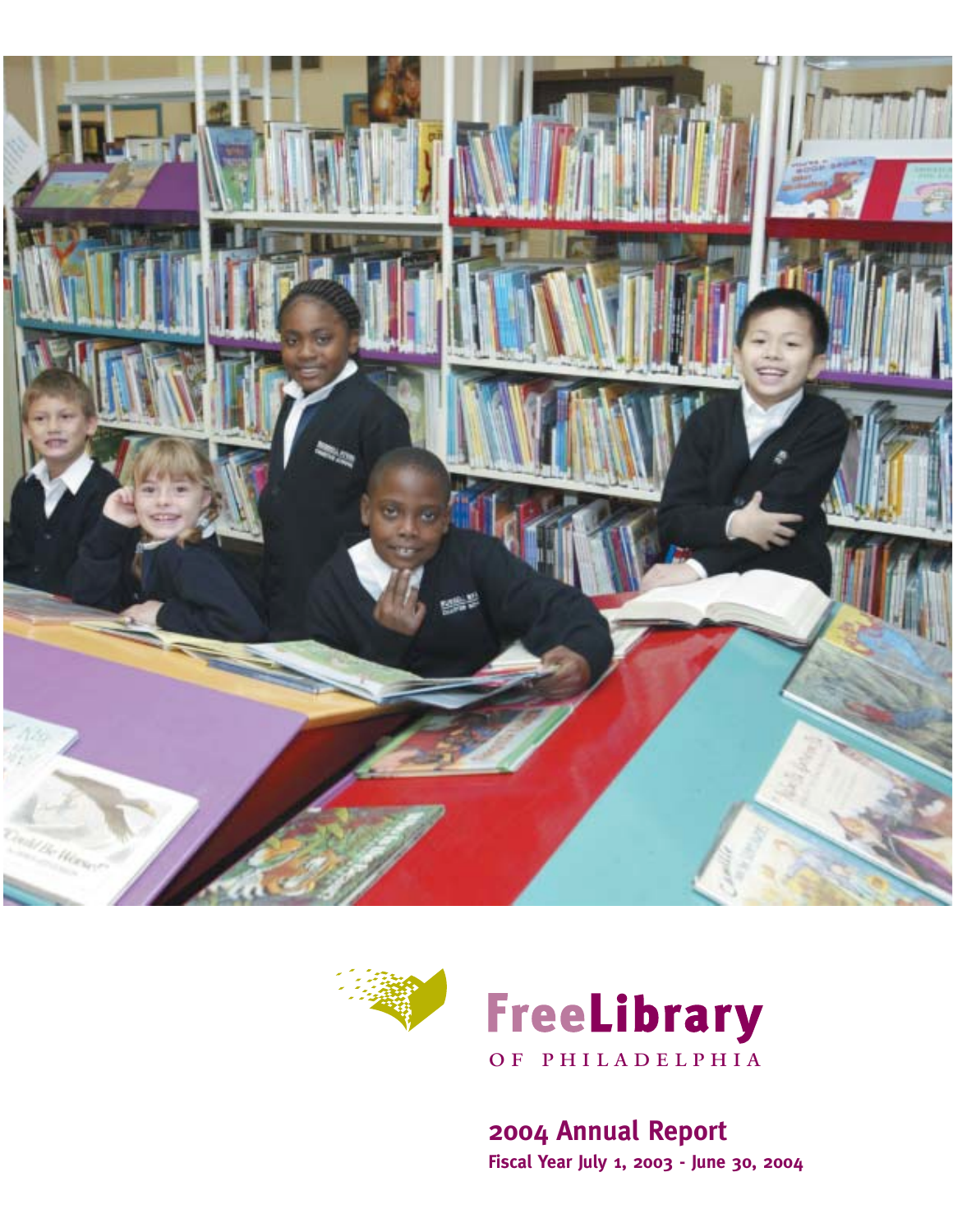

*First Lady Laura Bush presents the National Award for Library Service to the Free Library of Philadelphia, represented here by W. Wilson Goode, Sr., chair of the Free Library of Philadelphia Board of Trustees*



*Helping to rename the Lucien E. Blackwell West Philadelphia Regional Library are Mayor John Street (center), Jean Blackwell Foster (far left), City Councilwoman Jannie Blackwell (left of Mayor Street), and, to the right, Library President and Director Elliot Shelkrot and Foundation Board Chair Peter Benoliel*

## *Contents*

*[Kids and Books!](#page-3-0)* / 2-4 *[Technology](#page-6-0)* / 5 *[Branch and Regional Libraries](#page-7-0)* / 6-7 *[Central Library](#page-9-0)* / 8-9 *[Awards](#page-11-0)* / 10 *[Volunteers and Friends](#page-12-0)* / 11 *Financial Highlights* / 12 - 13 *Major Gifts and Grants* / 12 *[Boards and Executive Staff](#page-15-0)* / 14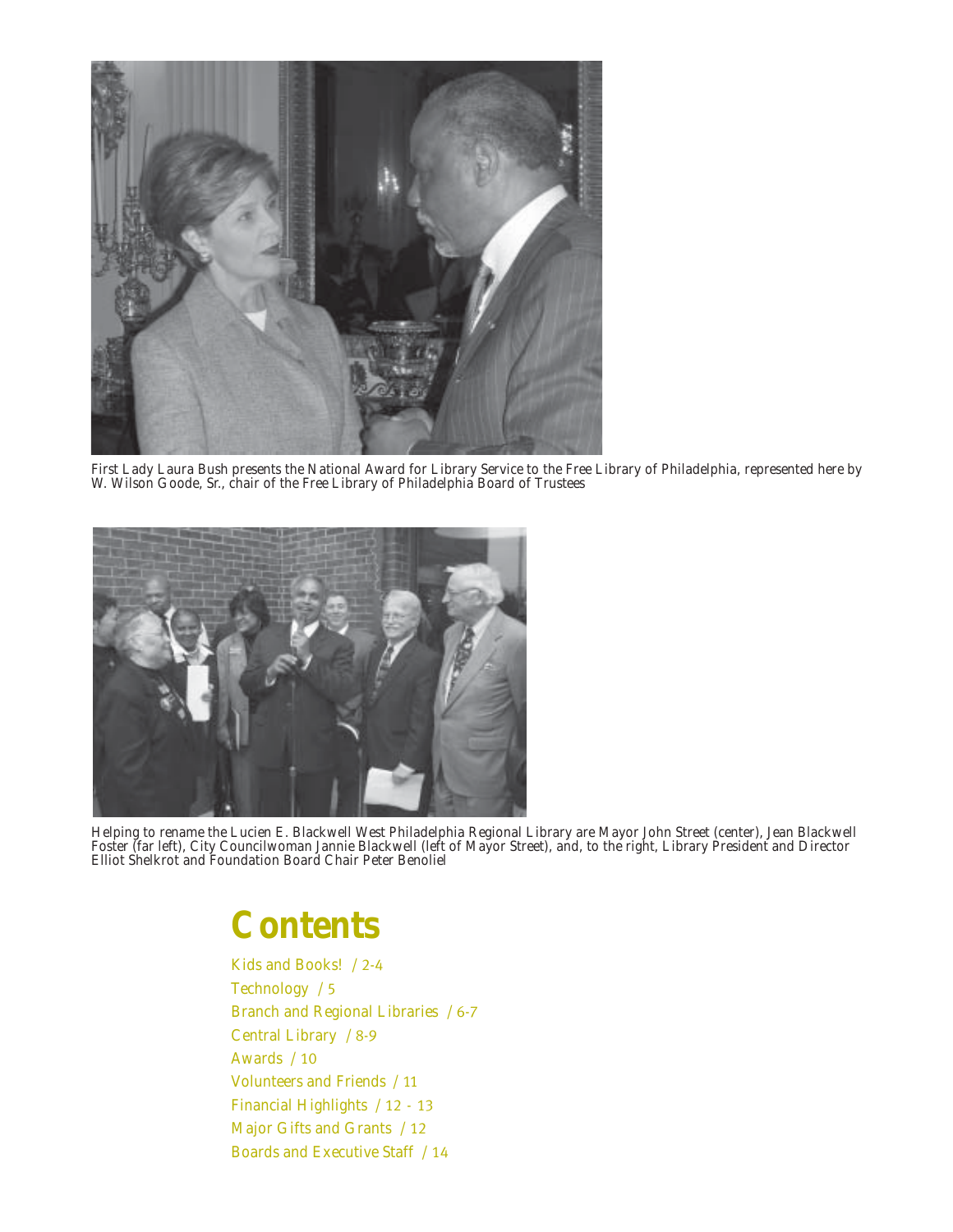# *Leadership Letter*

**On January 22, 2004, First Lady Laura Bush presented the Free Library with the nation's highest library award:** the 2003 National Award for Library Service. Recipients are selected by the Institute of Museum and Library Services (IMLS) for their "systematic and ongoing commitment to public service through exemplary and innovative programs and community partnerships."

We're deeply honored by the award – and pleased that the most recent Mayor's Report on City Services found 91.4 percent of library users satisfied with the helpfulness of Free Library personnel.

Besides those honors, the past year brought us major challenges, including a heightened awareness of issues of security for the staff and the public and a cut in our State funding from \$9.4 million in fiscal 2003 to \$5.9 million this year. That cut required a significant reduction in the purchase of books, tapes, and CDs and a reduction in the number of librarians and other staff. We also made changes in management and administrative positions, putting more staff in public service positions and fewer in back-of-house operations. Nonetheless, our front-line staff is spread very thin, and therefore there is an increase in the sporadic closing of branches when there are no replacements available for staff absent because of illness or other emergencies. Some of this year's service statistics – which in previous years climbed steadily – reflect these budget challenges. Meanwhile, visits to our website continued to climb rapidly.

Our State funding for fiscal year 2005 will be \$7.2 million. That doesn't bring us close to our 2003 allotment, but we're glad for it, and profoundly grateful to everyone – especially the Friends of the Free Library – who were our advocates in Harrisburg. Thank you, thank you! We also heartily thank our donors, whose contributions this year were higher than expected.

So this letter ends as it began, with gratitude. Whether government budgets surge or slump, many factors keep the Free Library strong, year after year – including the loyalty of Free Library users; the excellence and commitment of the Library staff, boards, volunteers, Friends, and supporters; and the remarkable partnership between the City of Philadelphia, of which we are an agency, and the donors whose gifts through the Free Library Foundation help make our service the very best it can be.

W. Wilson Goode, Sr. Chair, Board of Trustees The Free Library of Philadelphia

Life a. Di

Peter A. Benoliel Chair, Board of Directors The Free Library of Philadelphia Foundation

Elliot 1 fluthwa

Elliot L. Shelkrot President and Director The Free Library of Philadelphia



*Peter Benoliel, Elliot Shelkrot, and W. Wilson Goode, Sr., with young readers*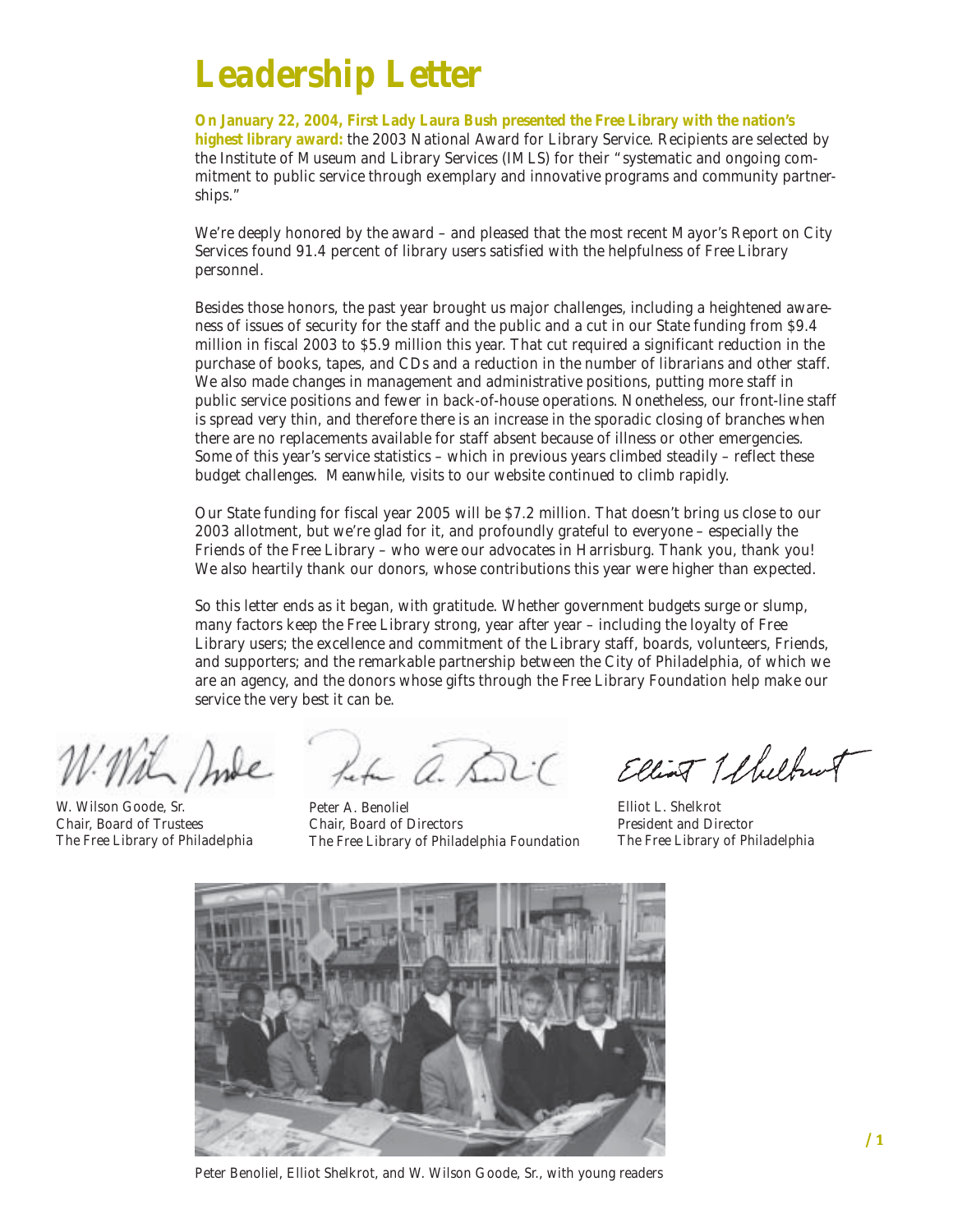## *Kids and Books!*

<span id="page-3-0"></span>

At the heart of the Free Library's mission is building relationships **BETWEEN YOUNG PEOPLE AND BOOKS.** In fiscal year 2004, this important **MAGIC HAPPENED IN MANY WAYS,** including these:

*Rapt listeners at the Paschalville Branch*

**Earliest books:** Through the Library's **Books Aloud!** workshops and its related literacy programs for United Way, 2,471 attendees – child-care workers and parents – in 129 workshops across the City learned how to most effectively use children's books with preschoolers. Considered the City's premier program for early literacy training, Books Aloud! also gives trainees free books and support materials.

**Homework help: LEAP – the Library's after-school program**, which operates throughout the City every school-day afternoon – again served many thousands of children and teens, providing help with homework and with computers. LEAP's 200 Teen Leadership Assistants also serve as mentors for the crowds of young people who stream into libraries when the school day ends.

**Books through the summer:** From June through August of 2003, the Library's **Summer Reading Program** – which uses games and prizes to encourage reading – set a new record of nearly 55,000 young participants, with a 23% increase in the number of teens. Many librarians emphasized writing as well as reading, and one regional library collected more than 500 book reports.

Wachovia was lead sponsor of the program for the eleventh consecutive year. Further support came from the Petersmeyer Family Foundation; PKG Foundation; AMETEK Foundation, Inc.; Berwind Corporation; Sunoco, Inc.; Verizon Corporation; and UGI Corporation. In-kind support was provided by the Philadelphia Coca-Cola Bottling Company, Rite Aid, the Philadelphia Phillies, Herr Foods, and other sponsors.

**Always, Dr. Seuss** – but especially on his 100th birthday, in March! Free Library observances included a "Seussational" birthday party at the Paschalville Branch, where 100 children listened to stories, played Green Eggs and Ham tick tack toe, ate cake, and received new books courtesy of the First Book National Book Bank.

**Reading to elders:** At Germantown's Center in the Park, five young performers read a play to an appreciative audience of elders. Based on the novel *Meet Addy*, by Connie Porter, the reading was directed by Northwest Regional Area Coordinator Barbara Baumgartner. Projected student artwork illustrated the presentation.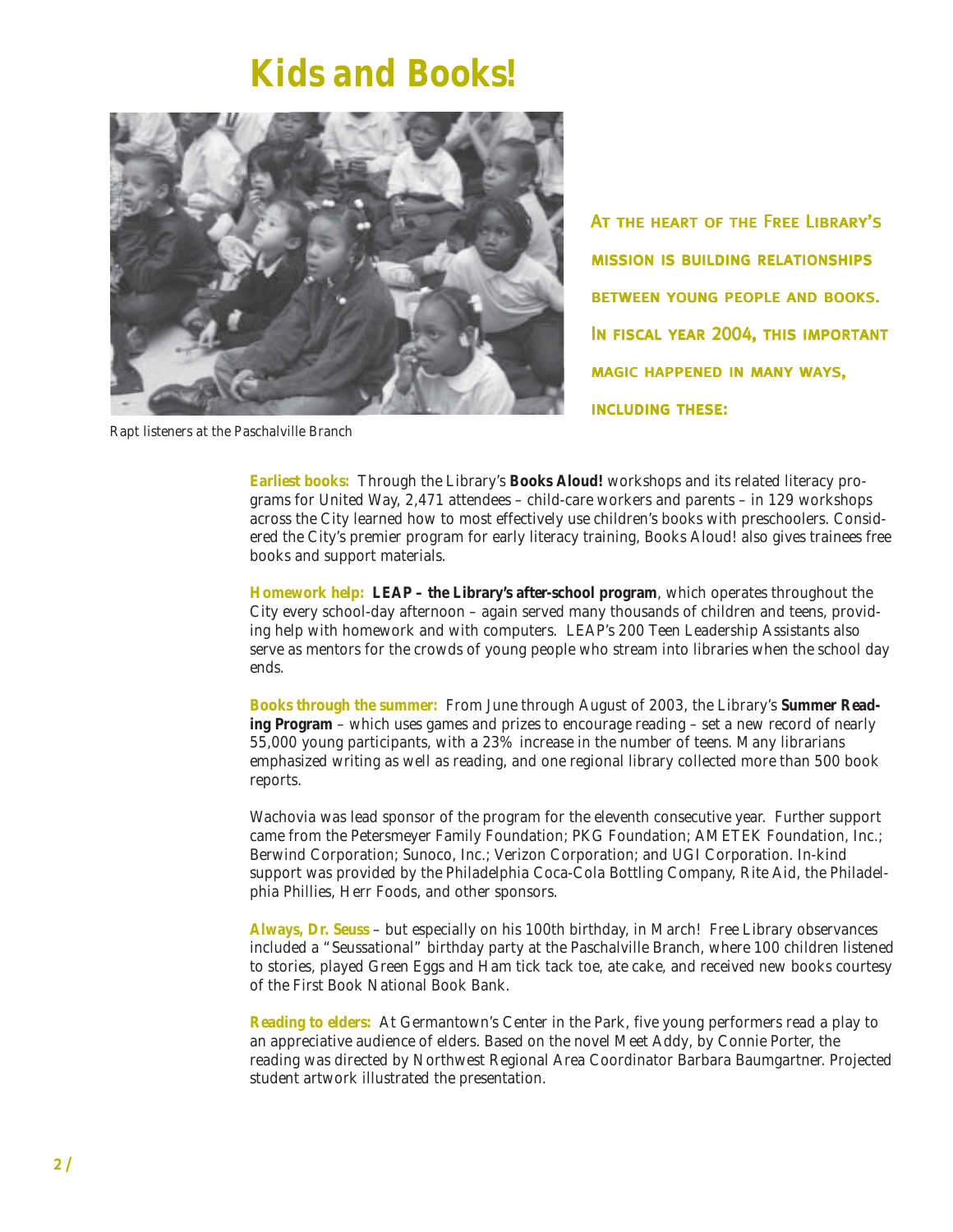**Reading to – dogs?** In a program involving the Northeast Regional Library and the New Foundations Charter School, kindergarteners practiced "reading" books to trained therapy dogs, who were gracious listeners. Older students were available to help with the effort.

**Illustrating books:** When the Tacony Branch held an art contest for illustrations of children's favorite books, more than 350 entries were received. At the concluding awards ceremony, submissions covered every inch of wall space in the library's meeting room.

### *Teens and Books*



In addition to its Summer Reading Program, the Free Library has pioneered CREATIVE WAYS OF ENCOURAGING TEENS TO READ.

*One Book, One Philadelphia author James McBride also took part in the Field Family Teen Author Series*

• Our system-wide **Field Family Teen Author Series** puts free books into the hands of highschool and middle-school English classes, then brings those students and authors together for discussion. This year 1,600 books were given to students, and the 12 authors – including Alice Walker, David Macaulay, and Joyce Carol Oates – spoke with students at 30 events.

*"Dear Mrs. [Joyce Carol] Oates: Thank you so much for sighing the book. That really ment a lot to me because not many people would care enough to do something like that. . . . Thank you for taking time to listen to our voice. Sometimes it seems like no one cares but you showed you did."* – student from Northeast High School

> • **This year the Overbrook Park Branch** brought 61 authors to speak to fans of all ages, including teens.

• Across Philadelphia, **200 Teen Book Critics write short reviews of books** for *Highlights*, the Library's publication about materials for teens, and for posting on the website. Further, each month *The Philadelphia Inquirer* now publishes a teen's feature-length book review.



• Supporting all these programs are the highly popular **teen collections.** Teen books and AV materials ready for re-shelving tend to be plucked from the rolling carts before they reach the shelves.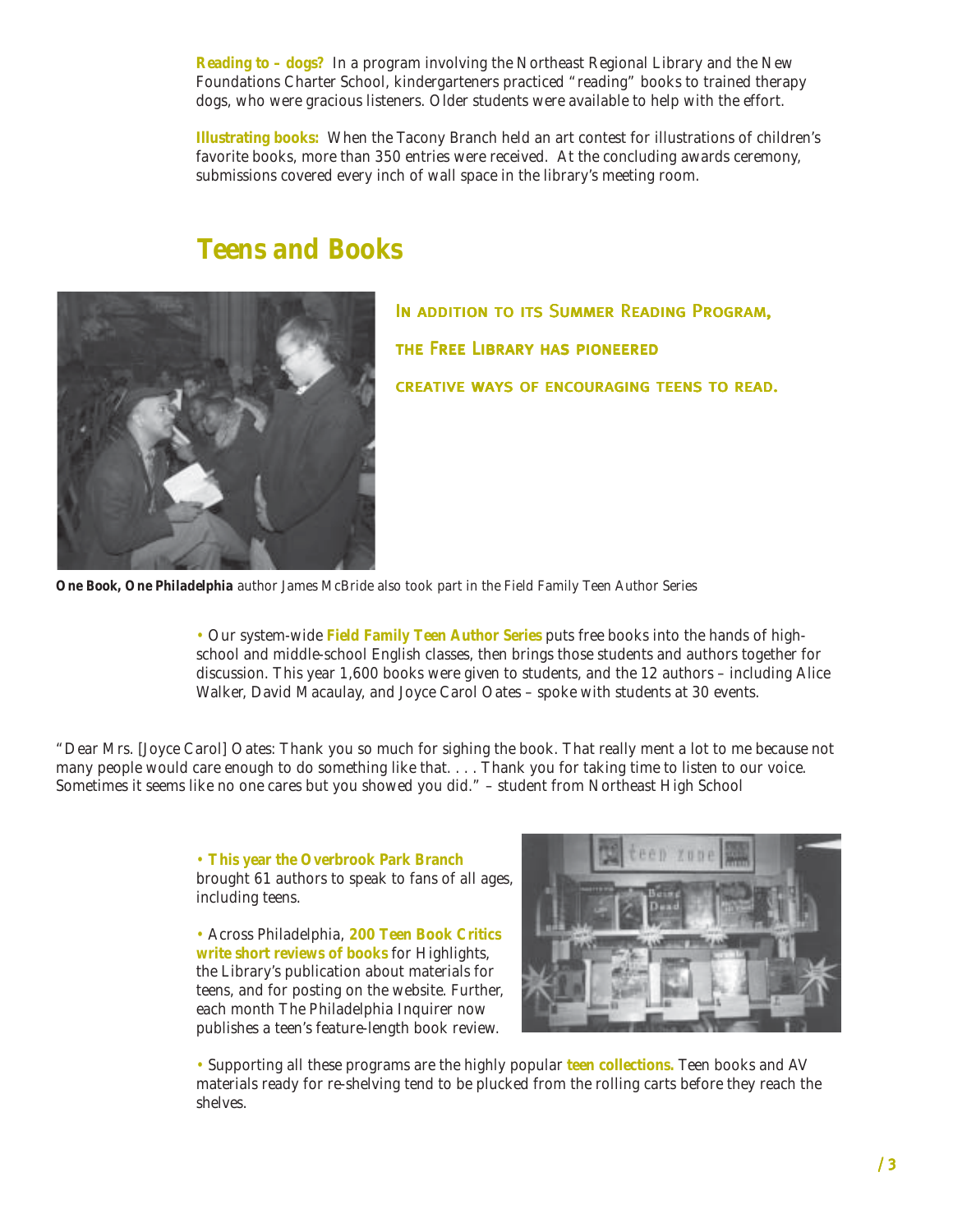### *Books for All*



*One Book, One Philadelphia provided fun as well as insight*

For the second year, thousands of people throughout the City and in neighboring counties – teens as well as adults – participated in ONE BOOK, ONE PHILADELPHIA, a joint program of the Free Library and the Office of Mayor JOHN F. STREET.

This year's book, *The Color of Water,* by James McBride, is a moving memoir about a mother's determination to keep her family strong. More than 140 related programs were held at libraries and other locations, and more than 75 community partners supported the program.

Lead sponsor of the program was again Independence Blue Cross. Other sponsors were Philadelphia's Office of the City Representative; PECO, An Exelon Company; Wachovia; the Comcast Foundation; Starbucks Coffee Company; Pepper Hamilton LLP; Stradley Ronon Stevens & Young, LLP; and Dilworth Paxson LLP.

| <b>Service Statistics</b>            | <b>FY 2004</b><br>$(7/1/03 - 6/30/04)$ | <b>FY 2003</b><br>$(7/1/02 - 6/30/03)$ |  |
|--------------------------------------|----------------------------------------|----------------------------------------|--|
| Library visits                       | 6,216,973                              | 6,440,990                              |  |
| Reference questions handled          | 3,219,215                              | 3,414,391                              |  |
| Registered borrowers                 | 482,854                                | 474,221                                |  |
| Materials loaned, system-wide        | 6,963,935                              | 7,056,608                              |  |
| Interlibrary loan requests processed | 25,326                                 | 26.384                                 |  |

Note: Decreases in some FY 2004 statistics reflect a shortage of staff and a reduction in the purchase of books and other circulating materials resulting from budget reductions.

| <b>Program Statistics</b>                                                     | <b>FY 2004</b><br>$(7/1/03 - 6/30/04)$ | <b>FY 2003</b><br>$(7/1/02 - 6/30/03)$ |
|-------------------------------------------------------------------------------|----------------------------------------|----------------------------------------|
| Number of adult programs                                                      | 8.466                                  | 8.342                                  |
| Attendance at adult programs                                                  | 146,512                                | 145,774                                |
| Number of children's programs                                                 | 12,117                                 | 12,375                                 |
| Attendance at children's programs                                             | 249,578                                | 275.765                                |
| Note: Decreases in children's program statistics reflect a shortage of staff. |                                        |                                        |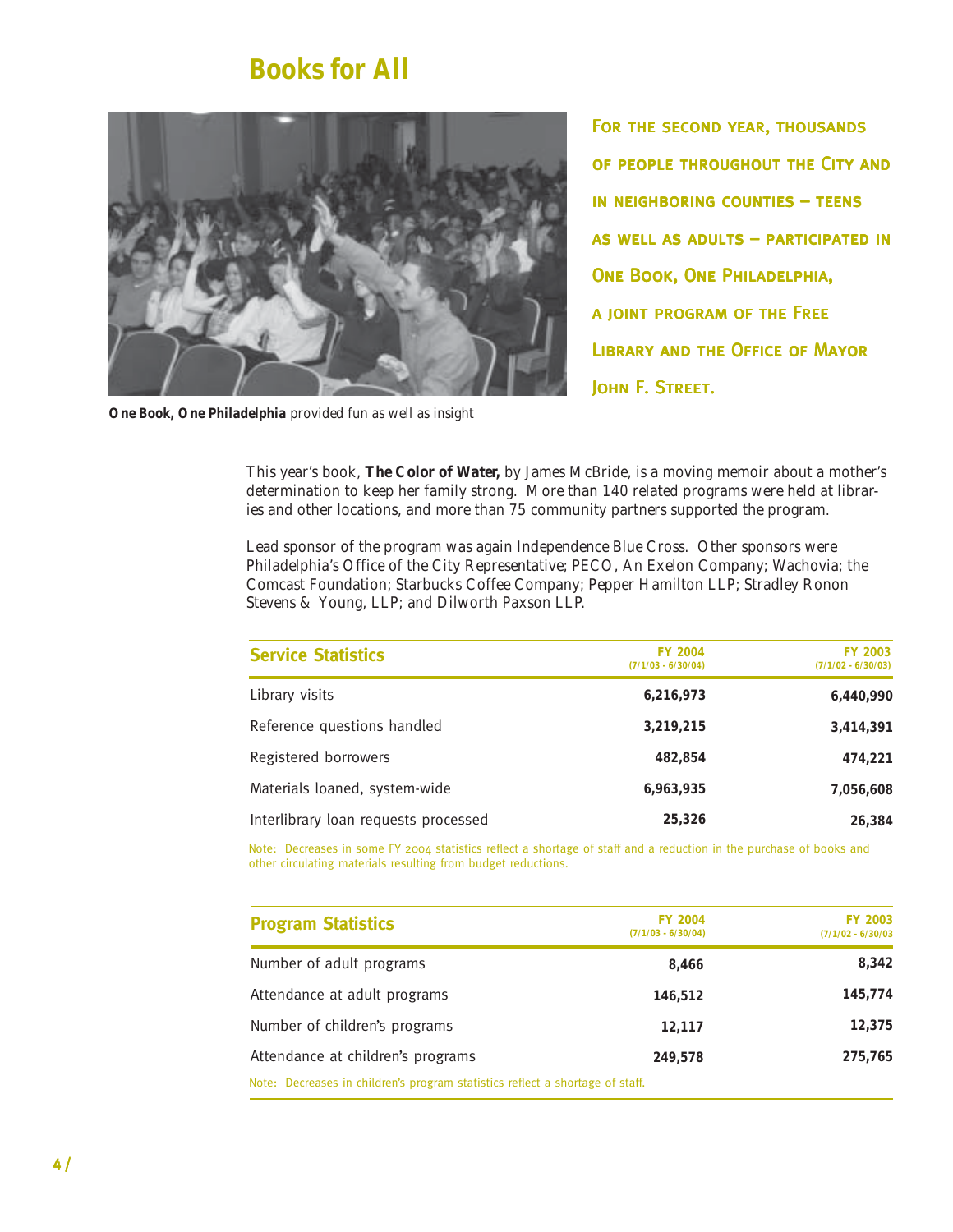# *Technology*

<span id="page-6-0"></span>

| <b>Technology Statistics</b>     | <b>FY 2004</b><br>$(7/1/03 - 6/30/04)$ | <b>FY 2003</b><br>$(7/1/02 - 6/30/03)$ |
|----------------------------------|----------------------------------------|----------------------------------------|
| Library web site access ("hits") | 67,784,632                             | 59,996,052                             |
| Electronic resource use          | 160,916                                | 143,333                                |
| Number of "My Account" uses      | 87.875                                 | 94.701                                 |
| Public-access computers          | 700                                    | 700                                    |

*Reading Terminal, Market Street at 12th Street (1912), from the Print and Picture Collection*

**•** *Historic Images of Philadelphia* is the Library's newest digital collection. Dating primarily from 1850 to 1900, these photographs are drawn from the 20,000 images in the *Philadelphiana Collection* of the Central Library's Print and Picture Collection. View *Historic Images* on our website, **www.library.phila.gov**.

• In compliance with the Children's Internet Protection Act (CIPA) of 2002, a **computer filter** intended to block access to visual material harmful to minors was installed on all Free Library computers. A librarian may temporarily remove the filter for an adult who requests it.

• Library users across the City are now able to:

**receive 20 minutes of live, individualized help from a certified tutor** – via computer – through **Homework Help Online**. Formerly called LEAP Online, this service is available for fourth- through twelth-graders from almost all libraries between 3:00 and 6:00 p.m. on weekdays. It's also available from homes between 2:00 and 10:00 p.m., seven days a week, through the Library's website. The service is funded by the Library Services and Technology Act, the Philadelphia City Institute Board of Managers, the Pinnacle Fund, the McLean Contributionship, and the Lattner Foundation.

**automatically reserve a Library computer**, by swiping a Library card through a PC reservation scanner. A print-out identifies which computer is now reserved and how soon it will be available. Sessions are usually an hour or a half hour, depending on the branch.

**automatically reserve many books** for pick-up at the user's preferred library. To begin a reservation, a user locates the title in the computer catalog, clicks on the words "Request Title," and enters a valid Library card number and PIN.

• **New PCs** – 570 of them – have been installed at the Central and regional libraries. Their updated technology increases Internet compatibility and allows services like PC reservation, above. New PCs for branches will follow.

• *Rosetta Stone*, acquired through a grant from Lincoln Financial Group Foundation, is one of the newest of the Free Library's many special electronic resources. *Rosetta Stone* helps speakers of other languages learn English, using photographs matched to words that are both written and electronically spoken.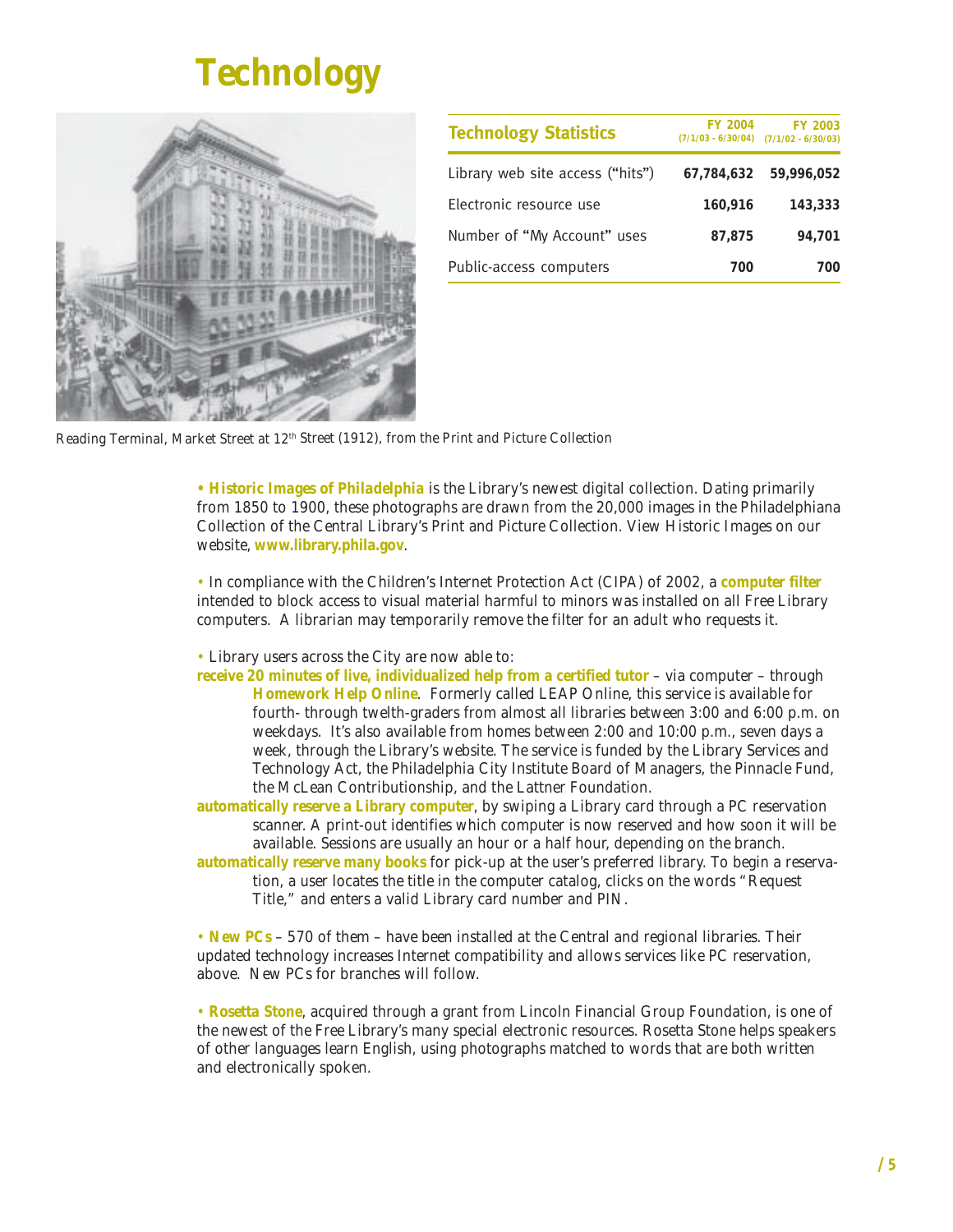## *Branch and Regional Libraries*

<span id="page-7-0"></span>

"Please be proud that you work for one of the most equalizing, if not THE most equalizing, of all institutions – the public library." Linda Fein, retired Northeast Area **ADMINISTRATOR** 

*EVERYONE came to Northeast Regional's 40th anniversary celebration!*

• The **Northeast Regional Library celebrated its 40th anniversary** in October. In partnership with the College of Physicians of Philadelphia and the City's Department of Public Health, it also launched **"Philly Health Info – the #1 Stop for Regional Health Resources."** At a kiosk, trained volunteers help people research medical matters, using approved Internet resources.

• Renovations proceed on the last of the library branches. By June, construction of the **new Widener Branch building** at 28th Street and Lehigh Avenue was nearly complete. The **Walnut Street West Branch** closed its temporary quarters in June, preparing to move into its renovated building in the fall.

• This year **three libraries** took new names:

The **Lucien E. Blackwell West Philadelphia Regional Library** now honors the city councilman and U.S. congressman who helped create it. The Southwark Branch became the **Charles Santore Branch**, honoring that neighborhood's former ward leader. The Passyunk Branch became the **Thomas F. Donatucci, Sr., Branch**, to honor the area's long-time committeeman, ward chairman, and ward leader.



*Donatucci family members: Register of Wills Ron Donatucci, Rita Donatucci, and Mrs. Thomas F. Donatucci, Sr.*



*From left: Free Library President and Director Elliot Shelkrot, State Representative Babette Josephs, State Senator Vincent Fumo, Richard Santore, Mrs. Charles Santore, Sr., Charles Santore, Jr., Joe Santore, City Councilman Frank DiCicco, and Vincent Carnuccio*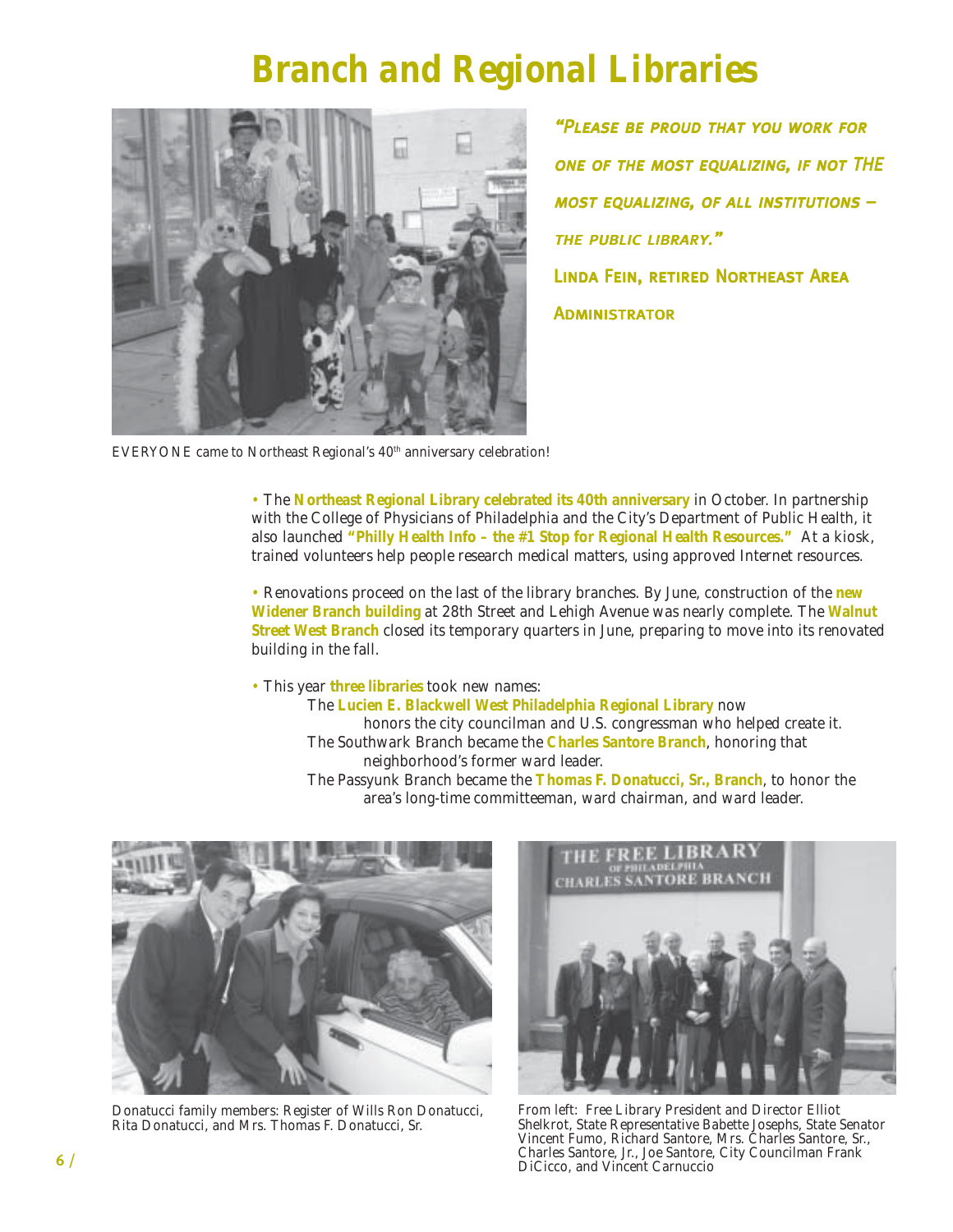• **Area libraries offer thousands of programs** for adults – from book discussions and historical presentations to gardening workshops and computer classes – and even more programs for children. For example:

At many libraries, including the Chestnut Hill Branch, **chess is in!** At the Joseph E. Coleman Northwest Regional Library, highly popular Chess Clubs provide opportunity to scores of players, from preschoolers to seniors.



*Young chess players and adult helpers at the Chestnut Hill Branch*

In the summer of 2003, at 52 branches, GlaxoSmithKline's **Science in the Summer** program offered hands-on classes in paleontology for children. During four 45-minute sessions, kids studied fossils, dinosaurs, and earth science.

At the Independence Branch, **Brown Bag Lunch programs** welcome local office workers and others for mid-day presentations on issues like financial planning and health.

### *Philadelphians Love Their Libraries!*

The Cecil B. Moore Avenue Branch received a gift of \$301 from the students of Robert Vaux High School, who this year for the first time were able to choose the recipient of their annual "Share the Love" gift.

*"Dear Everyone at Katharine Drexel: Thank you for being so pleasant and helpful to me. The City of Phila. is lucky to have all of you!"*

*"I want you to know how much I appreciate the Bustleton Library Branch. My late husband and I enjoyed reading books from this Branch for 60+ years. [Now] I am unable to go there so I call and have a family member pick up the books I requested. The staff are very kind and helpful."*

*"I grew up in Logan, and going to the library for the first time and getting my library card are distinct memories. I now teach in a university setting. I am not sure of how much [my] unreturned books would have cost, but I have added some dollars for 'inflation.' Thanks very much for putting this money towards keeping the Logan Branch going!"* (A check for \$350 was enclosed.)

*"I would particularly like to praise your Kingsessing Branch for their friendly, professional, and informative service."*

*"I would like to visit the Haddington library, but I will have to bring two handkerchiefs. It is a very nostalgic place."*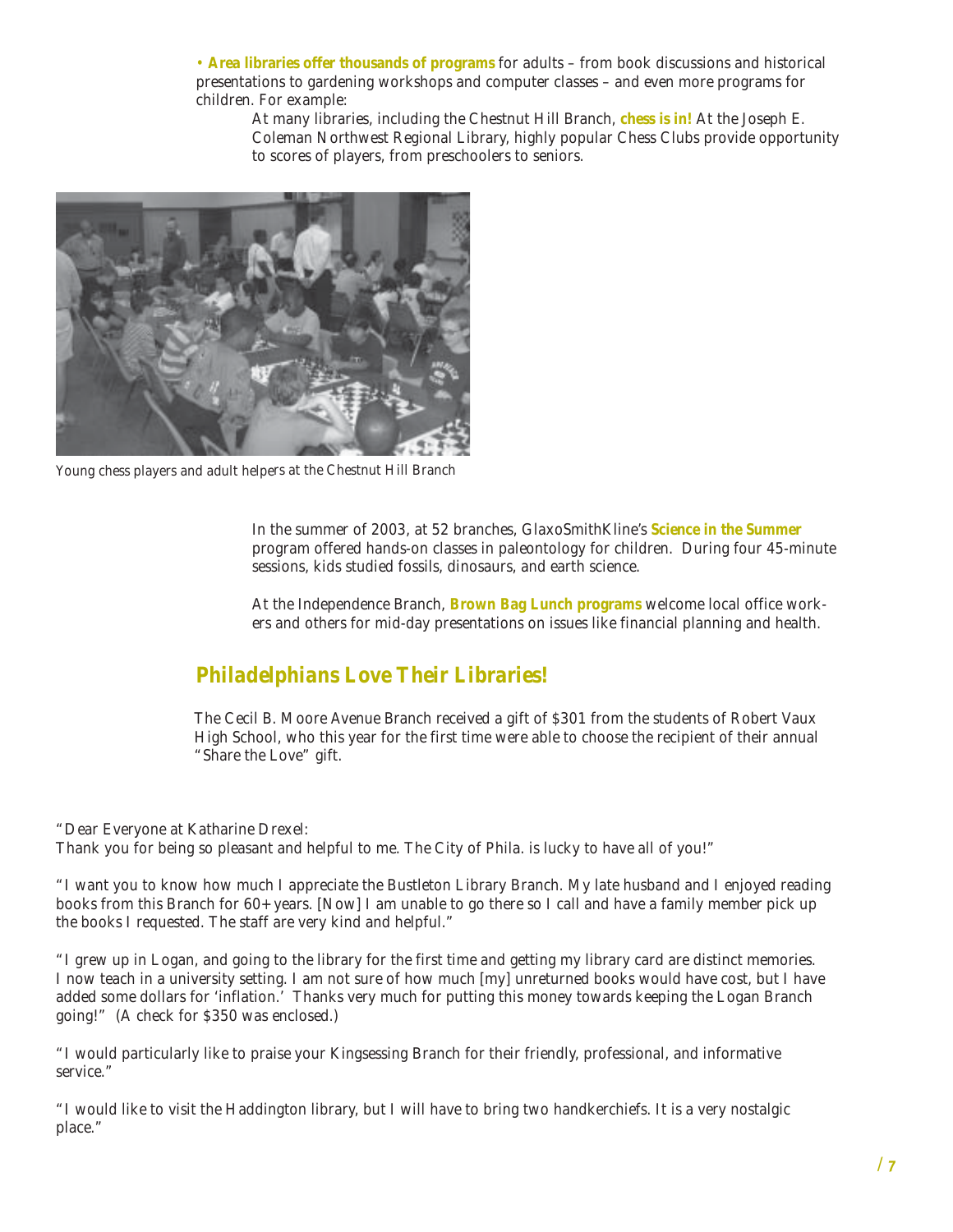# *The Central Library*

<span id="page-9-0"></span>

The long-awaited expansion of the Central Library grew closer with the selection of renowned architect Moshe Safdie from among 40 applicant firms.

*Model of expanded Central Library*

After extensive discussion with neighbors, the public, the staff, and various expert consultants, Mr. Safdie has designed a light-filled expansion behind the existing building that will provide desperately needed room for reading, collections, computers, and the special needs of children and teens. Mr. Safdie's plan also includes an "urban room" housing amenities like a café and shops. The architect selection process was funded by the William Penn Foundation and the Pinetree Foundation.

**• The Central Library administers all system-wide activities, such as the after school and Summer Reading programs and One Book, One Philadelphia, but it also presents many programs of its own** – 1,310 this year, for people of all ages and interests. Of Central's 806,351 visitors in fiscal 2004, 50,581 were people arriving for programs like the following:



*At 94, famed dancer and choreographer Katherine Dunham addresses a Free Library audience in a program funded by Dance Advance*

**The Philadelphia Free Library Lectures and Central's other lecture series** brought 124 authors to speak here, including John Updike, Amy Tan, and Toni Morrison. *Two* monthly series focusing on poetry were offered, as **Poets, Poems, and Poetry** joined the long-standing **Monday Poets.**

**Sundays on Stage**, sponsored by the Philadelphia City Institute Board of Managers, presented free, multi-cultural performances for all ages, including Japanese drumming; Greek, Balkan, and Jewish American music; and salsa dance.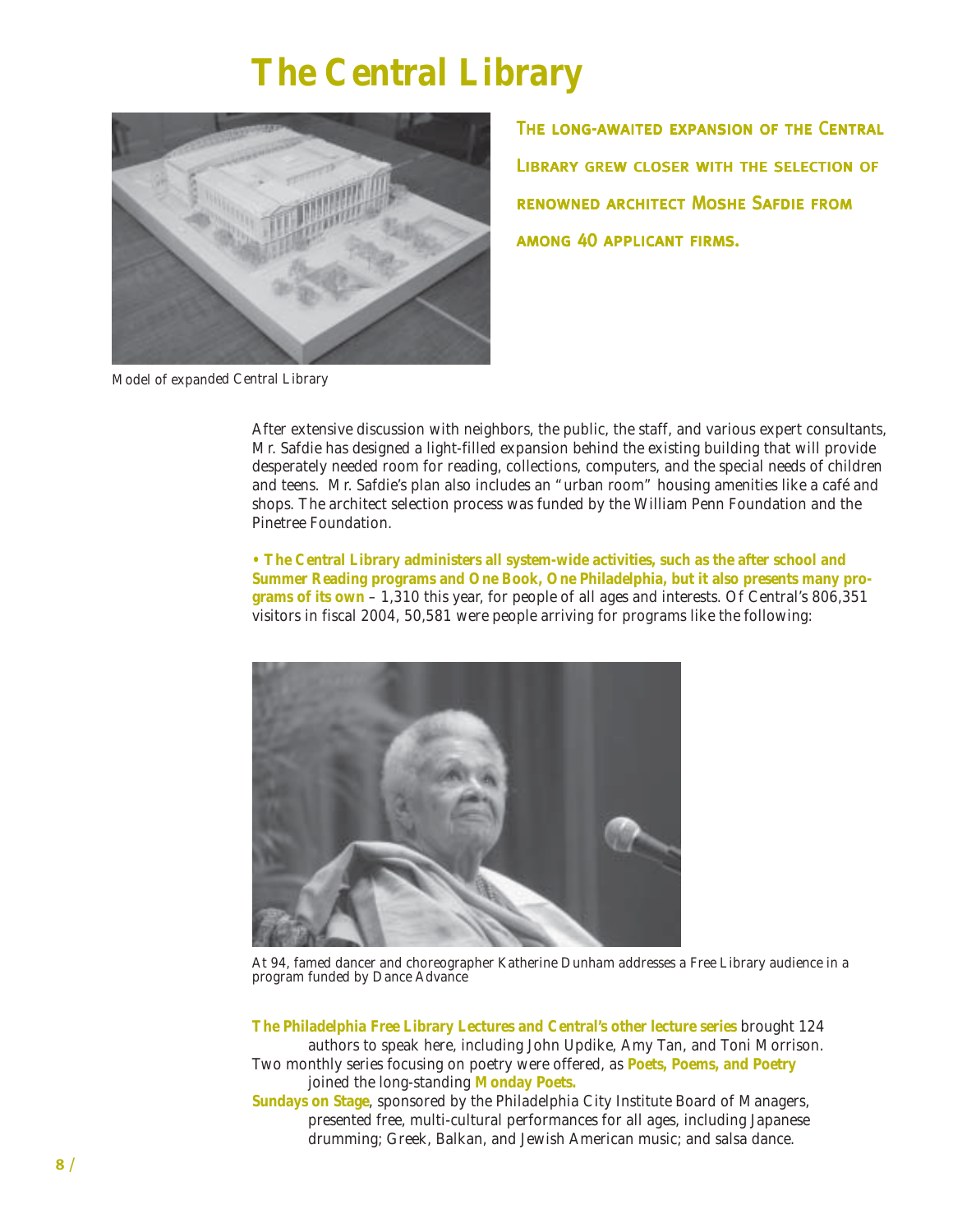#### *More programs at Central*

Sixteen programs and workshops for teens were held, including the **Teen Poetry Slam**, funded by the Greater Philadelphia Cultural Alliance, in which 30 young poets from 21 high schools read their work to an enthusiastic audience of 250; and the annual **Youth Empowerment Summit (YES)**, which drew 350 teens for a day of inspiring presentations, workshops, and career discussions. YES was supported by the Pew Fund, the Field Family Teen Author Series, the Philadelphia Foundation, the City of Philadelphia, and Murray M. Dalziel.



*YES participants*

"Wildly popular" **Arts and Crafts Circle** workshops offered hands-on experience with skills like working with polymer clay and pressing flowers. **The Workplace** served nearly 4,300 job-seekers through workshops, personal help with employer research and employment correspondence, and a job fair.

#### **• Central voices on the airwaves:**

For many years, Area Administrator Joe Hilton has spoken with kids and parents on a live, call-in radio show, recommending good books for youngsters aged six to thirteen. "The Kids Corner Bookmobile" is heard the first Wednesday of every month from 7:00 to 8:00 p.m. on WXPN, 88.5 FM – and Joe's recommendations are available online at **www.kidscorner.org**.

On the first Saturday of each month, from 5:00 to 6:00 p.m. on WRTI, 90.1 FM, Fleisher Collection Curator Kile Smith co-hosts the monthly airings of "Discoveries From the Fleisher Collection." This program features recordings of orchestral music performed using full scores and parts from the Collection.

*"This is to let you know how pleased I was with the excellent service provided to me last week, by Mr. Sidney Grolnick, librarian, in the music department. I needed help with some research . . . [and] called your music department as a last resort. What he sent was exactly what I needed."*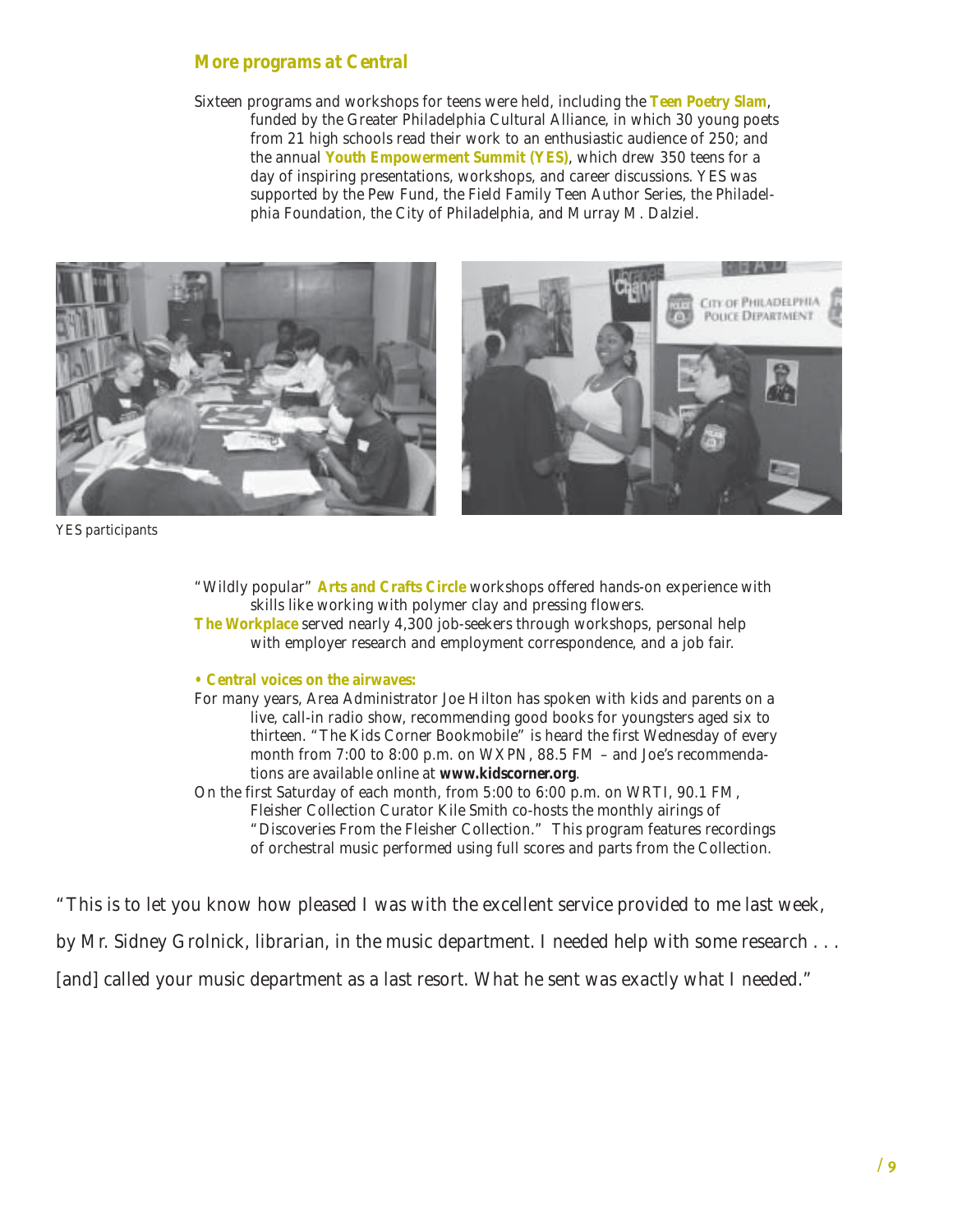## <span id="page-11-0"></span>*Awards*

**2003 National Award for Library Service** from the Institute of Museum and Library Services, to the Free Library for systematic and ongoing commitment to public service through exemplary and innovative programs and community partnerships

**Preschool Best Practices Award** from the Pennsylvania Libraries Association, to the Free Library for promoting early literacy in partnership with WHYY through the special family event, "Storytime With Caillou," part of the Library's series of Sundays on Stage multicultural programs, sponsored by the Philadelphia City Institute's Board of Managers

**Patricia A. Dobbin Memorial Award** from the Southeast Chapter of the Pennsylvania Library Association, to Director of Public Services Helen Miller for outstanding commitment to libraries and library service

**2003 Access Achievement Award** from the Mayor's Commission on People with Disabilities, to the Free Library for outstanding commitment to increasing access for people with disabilities through the removal of physical and attitudinal barriers

**The President's Award** from the Greater Philadelphia Chapter of the Association of Fundraising Professionals, to Stephanie Naidoff for her dynamic leadership in bringing **One Book, One Philadelphia** to fruition

**2003 Special Recognition Award** from the Philadelphia Commission on Human Relations, to President and Director Elliot Shelkrot for his part in helping Philadelphians address and enjoy their diversity and experience intergroup harmony and cooperation.

| <b>Collections Statistics</b>              | <b>FY 2004</b><br>$(7/1/03 - 6/30/04)$ | <b>FY 2003</b><br>$(7/1/02 - 6/30/03)$ |  |  |
|--------------------------------------------|----------------------------------------|----------------------------------------|--|--|
| *Catalogued books<br>Adult:<br>Juvenile:   | 2,921,336<br>1,220,267                 | 2,971,532<br>1,240,514                 |  |  |
| Audio materials                            | 1,038,109                              | 1,213,452                              |  |  |
| Government documents                       | 1,191,319                              | 1,191,786                              |  |  |
| <b>Microforms</b>                          | 2,027,584                              | 2,022,492                              |  |  |
| Video cassettes                            | 181,055                                | 177,380                                |  |  |
| <b>DVDs</b>                                | 18,804                                 | 10,056                                 |  |  |
| Journal, magazine, and<br>newspaper titles | 3,350                                  | 4,275                                  |  |  |

\*This category includes paperback books and pamphlets.

This year's statistics reflect the reduction in purchasing as well as other factors such as the transition of some materials from print to electronic format and the weeding of items no longer appropriate.

The Free Library owns materials in Arabic, Bengali, Chinese, French, German, Gujarati, Haitian French Creole, Hebrew, Hindi, Hmong, Italian,<br>Japanese, Khmer/Cambodian, Korean, Lao, Pennsylvania Dutch, Polish, Russian, Span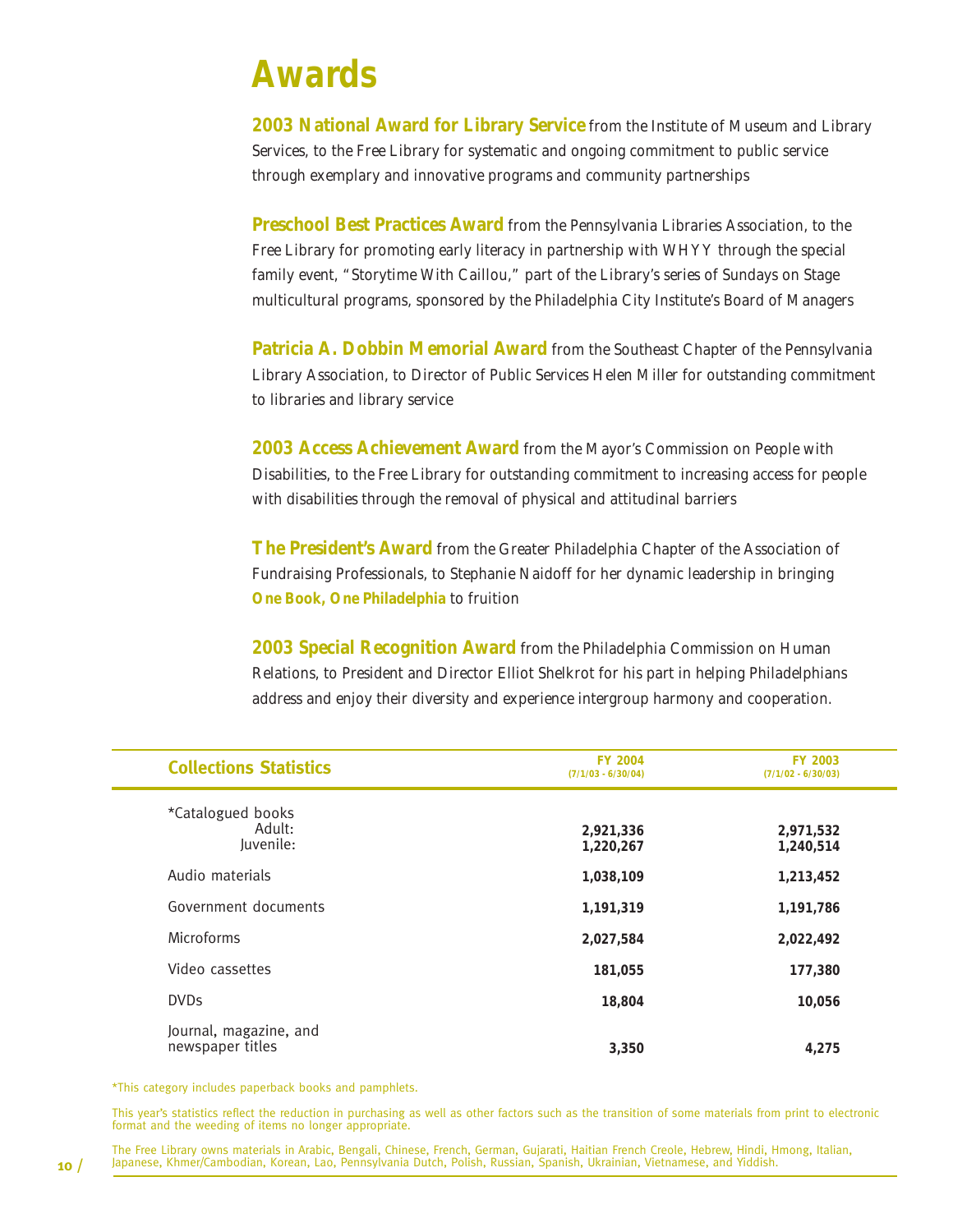<span id="page-12-0"></span>

"My association with FLP as a volunteer has brought me much satisfaction. I have felt **APPRECIATED FROM THE BEGINNING,** and it has been wonderful to be a virtual insider . . . ."

*Central Library volunteers and staff at the Volunteers Recognition Reception*

### *Free Library Volunteers Make the Difference*

The writer of the quotation above – a volunteer for five years – has been a Free Library user for 56. He and the nearly 2,500 other volunteers who this year performed countless services for the Library range in age from teens to seniors – and daily "make the difference" in the smooth operation of library functions and events.

Throughout the system, volunteers shelve books, straighten collections, facilitate the Books to Go program, assist with programs, tidy gardens, and generally lend their skills and talents wherever needed.

| <b>Volunteer Statistics</b> | <b>FY 2004</b><br>$(7/1/03 - 6/30/04)$ | <b>FY 2003</b><br>$(7/1/02 - 6/30/03)$ |  |
|-----------------------------|----------------------------------------|----------------------------------------|--|
| Volunteers                  | 2.491                                  | 2,745                                  |  |
| Volunteer hours             | 97.633                                 | 102,905                                |  |

### *That's What Friends Are For*

"Libraries = Education = Jobs!" This year that was the message carried by Friends of the Free Library – independent, non-profit groups of Library volunteers and supporters – to legislators in Harrisburg and Philadelphia. Two busloads of Friends advocated hard for restoration of funds cut from the State budget, and others supported such efforts through spirited neighborhood Town Meetings held at the Bushrod, Whitman, and West Oak Lane branches.

Friends also serve by increasing public awareness and use of the Library, raising money for library needs, promoting cooperation between communities and libraries, and sponsoring special library programs – such as the Wadsworth Avenue Branch's spirited Holiday Festival. Since 2001, the number of Friends groups at individual libraries has grown from 21 to 39.

**The Friends' Book Corner**, located behind the Central Library, sells moderately priced used books donated by the public. It also sponsors and/or hosts many poetry readings, workshops, and festivals, including the **Philadelphia Poetry Festival** and **Friends Salute the Voices of Philadelphia**, a series of free poetry/spoken word writing and performance workshops.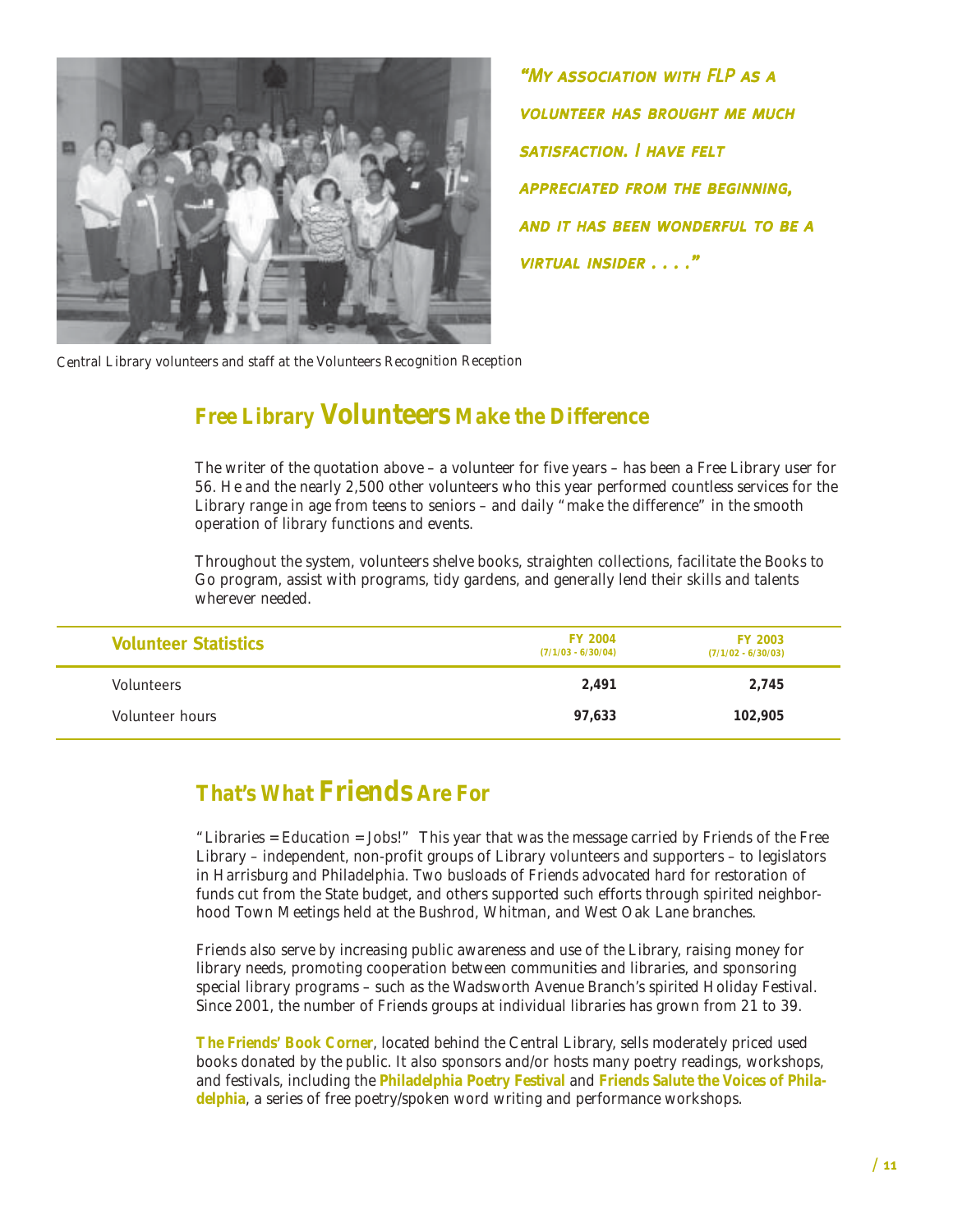### *Financial Highlights*

| <b>Free Library of Philadelphia</b>                                                                                                                                                                                                                                            | <b>FY 2004</b><br>$(7/1/03 - 6/30/04)$                                               |
|--------------------------------------------------------------------------------------------------------------------------------------------------------------------------------------------------------------------------------------------------------------------------------|--------------------------------------------------------------------------------------|
| *Operating Support and Revenue<br>City General Fund<br>**State Grant Funds                                                                                                                                                                                                     | \$38,281,893<br>7,696,034                                                            |
| <b>Total support and revenue</b>                                                                                                                                                                                                                                               | 45,977,927                                                                           |
| <b>Operating Expense</b><br>Salaries and benefits<br>Library collections and materials<br>Facility leases, furnishings, maintenance<br>Technology purchases and support<br>Training and other professional services<br>Office supplies, postage, and printing<br>Other expense | \$36,229,738<br>4,809,102<br>1,865,019<br>1,307,172<br>483,843<br>852,160<br>430,893 |
| <b>Total expense</b>                                                                                                                                                                                                                                                           | \$45,977,927                                                                         |

\*Revenues may include encumbrances and/or appropriations from prior fiscal years, using the modified accrual and cash basis of accounting permitted by municipal accounting standards.

\*\*This category includes \$1,732,605 in State funding for the Library for the Blind and Physically Handicapped.

# *Major Gifts and Grants*

**The Annenberg Foundation -** \$5,000,000 over three years for the Central Library Renovation and Expansion Project

**The Independence Foundation** – \$750,000 over five years for the Central Library Renovation and Expansion Project

**The Institute of Museum and Library Services** – \$500,000 over three years to recruit and train librarians

**The William Penn Foundation** – \$379,967 over two years to enhance the capacity of the Development Department to prepare for and launch the capital campaign for the Central Library Renovation and Expansion Project

**The Jane M. Jenks Southrn Trust administered by Wachovia Bank, N.A.** – a bequest of \$255,123 for the Library for the Blind and Physically Handicapped

**The John S. and James L. Knight Foundation** – \$193,500 over three years to enhance arts and cultural programs at 10 branches in North Philadelphia

**The Institute of Museum and Library Services,** under the provision of the **Library Services and Technology Act (LSTA)** as administered by the Commonwealth of Pennsylvania – \$164,500 (second year payment) for electronic career resources, Homework Help Online, and teen outreach; and \$100,000 for Phase II of the redesign of the Free Library's website

**The Estate of Marion B. Gutsche** – a bequest of \$165,000 for the Edwin A. Fleisher Collection of Orchestral Music

**The Pew Charitable Trusts** – \$140,000 over two years for the Associate Leader mentoring program

**The National Park Service / Save America's Treasures,** administered by the National Endowment for the Humanities – \$135,000 to preserve the Free Library's collection of Early American sheet music

**The Horace W. Goldsmith Foundation** – \$100,000 over two years for Phase II of the redesign of the Free Library's website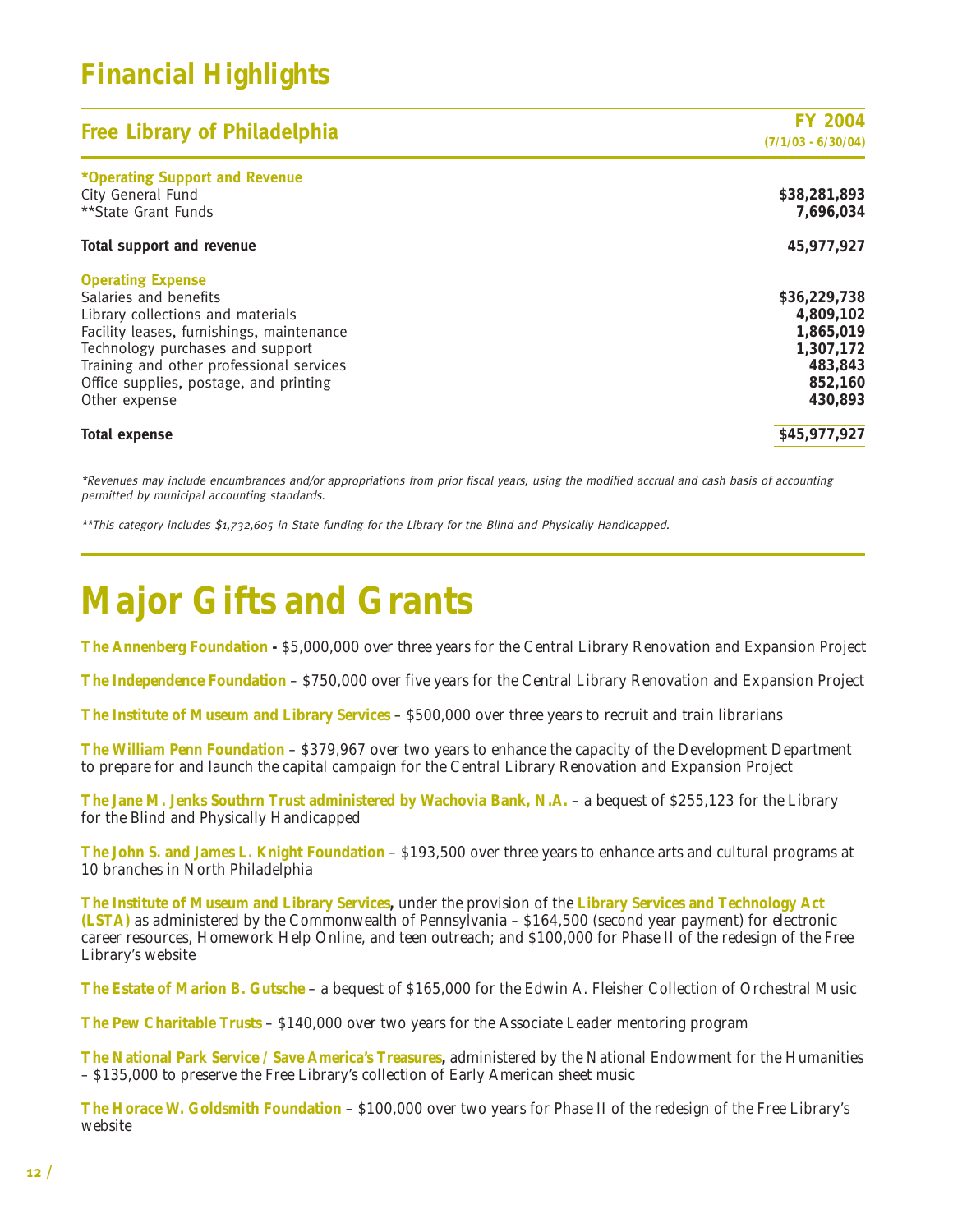### *Financial Highlights*

### **Free Library of Philadelphia Foundation**<br>(7/1/03 - 6/30/04)

| <b>Statement of Activities for the Twelve Months</b>                    |              |               |                          |               |
|-------------------------------------------------------------------------|--------------|---------------|--------------------------|---------------|
| <b>Ending June 30, 2004</b>                                             |              | Temporarily   | Permanently              | <b>Totals</b> |
|                                                                         | Unrestricted | Restricted    | Restricted               | 2004          |
| <b>Operating support and revenue</b>                                    |              |               |                          |               |
| Contributions - Central Library Project                                 |              | \$9,514,193   |                          | \$9,514,193   |
| Other operating support and revenue                                     | \$3,032,146  | 3,525,156     |                          | 6,557,302     |
| Net assets released from restriction                                    | 4,158,419    | (4, 158, 419) |                          |               |
| Total operating support and revenue                                     | 7,190,565    | 8,880,930     |                          | 16,071,495    |
| <b>Operating expenses</b>                                               | 7,226,906    |               |                          | 7,226,906     |
| Change in net assets from operations                                    | (36, 341)    | 8,880,930     |                          | 8,844,589     |
| Long term investment return in excess                                   |              |               |                          |               |
| of return designated for operations<br>Forgiveness of unsecured loan by | 347,930      | 817,484       |                          | 1,165,414     |
| Philadelphia City Institute's Board of Managers                         | 250,000      |               |                          | 250,000       |
| Total change in net assets                                              | \$561,589    | \$9,698,414   | $\overline{\phantom{a}}$ | \$10,260,003  |
| Net assets at beginning of year, as restated                            | 5,824,863    | 9,905,445     | 7,031,783                | 22,762,091    |
|                                                                         |              |               |                          |               |
| Total change in net assets                                              | 561,589      | 9,698,414     |                          | 10,260,003    |
| Net assets at end of year                                               | \$6,386,452  | \$19,603,859  | \$7,031,783              | \$33,022,094  |
|                                                                         |              |               |                          |               |

The Central Library Project represents \$8,126,759 of the June 30, 2004, net asset value. An additional \$819,956 in restricted funds is available for the Children's Library portion of this project. The complete audited financial statements and report of the independent certified public accountants will be made available upon request.



*Summer Reading Program Kick-Off, June, 2004: An actor impersonates the early-19th-century free African American entrepreneur and inventor James Forten*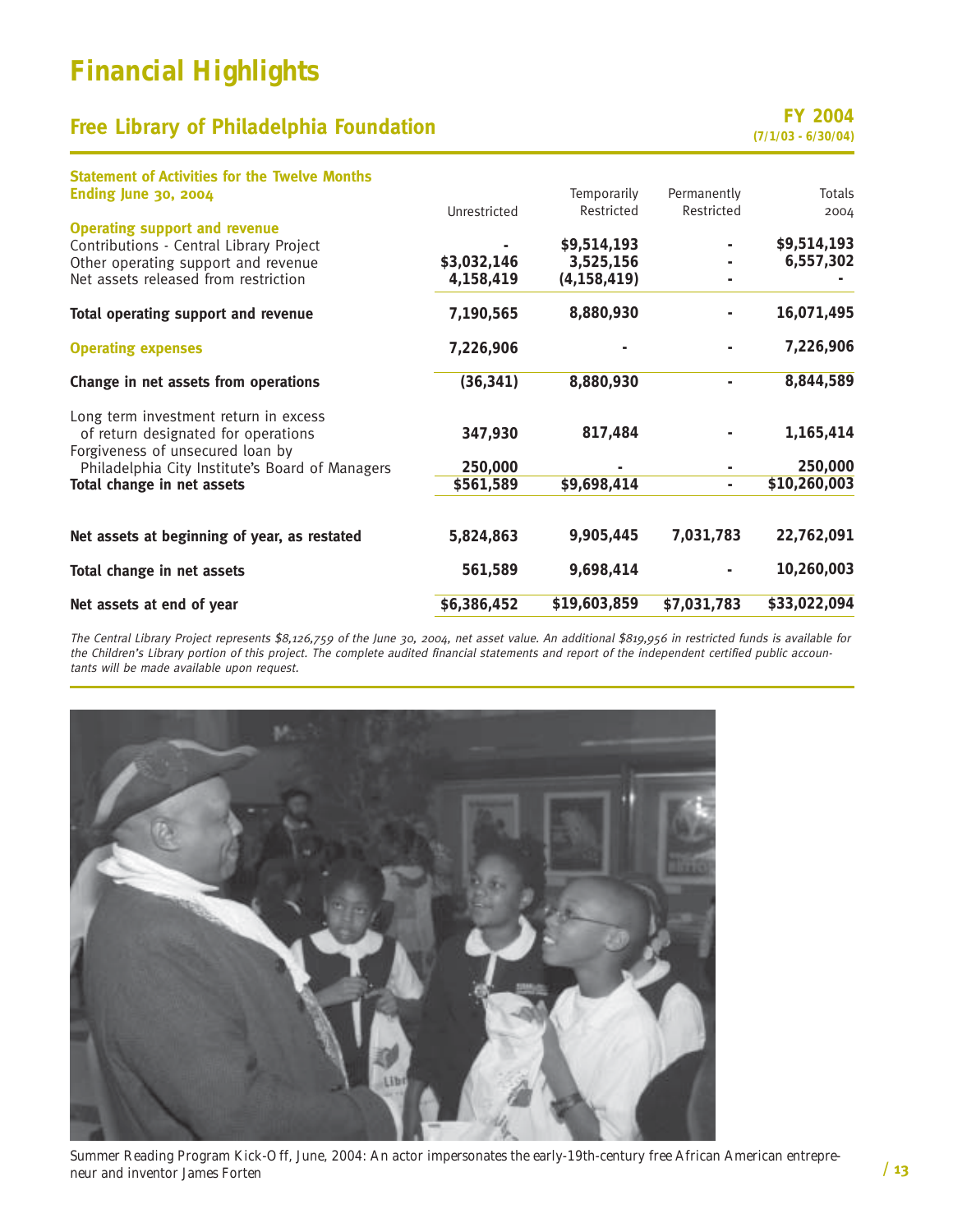## *Boards and Executive Staff*

<span id="page-15-0"></span>The Free Library of Philadelphia Board of Trustees 7/1/03 - 6/30/04

#### **Officers**

W. Wilson Goode, Sr., Chair Phyllis W. Beck, First Vice Chair Peter A. Benoliel, Second Vice Chair Ex-Officio Ronald Hinton, Jr., Secretary Wendy Weber, Assistant Secretary John E. Riggan, Treasurer Elliot L. Shelkrot, Assistant Treasurer

#### **Members**

Phyllis W. Beck, Peter A. Benoliel, Roland K. Bullard II, Joseph F. Burke, Girard Clothier, Stephen M. Curtis, Matthew Garfield, W. Wilson Goode Sr., Ronald Hinton Jr., Linda E. Johnson, Michael Karp, Alexander Kerr, Herman Mattleman, William R. Miller IV, Stephanie Naidoff, John E. Riggan, Teresa M. Sarmina

#### **Ex-Officio**

Victor Richard, Recreation Commissioner Pamela Pryor Dembe, President, Friends of the Free Library of Philadelphia

#### **Emeriti**

Madeline K. Butcher *(deceased March, 2004),* Gloria Twine Chisum, Armand Della Porta, Eugene F. Dixon Jr., Marjorie Farmer, John A. Philbrick III, Jerome Shestack

#### **Executive Staff**

The Free Library of Philadelphia Foundation Board of Directors 7/1/03 - 6/30/04

#### **Officers**

Peter A. Benoliel, Chair A. Morris Williams, Jr., First Vice Chair W. Wilson Goode, Sr., Second Vice Chair Caro Rock, Secretary Sandra A. Horrocks, Assistant Secretary Deborah M. Fretz, Treasurer Charles Burrall, Assistant Treasurer Elliot L. Shelkrot, President and Director

#### **Members**

James H. Averill, Peter A. Benoliel, Roland K. Bullard II, Richard Collier, Julia Conover, Tobey Dichter, Loretta C. Duckworth, Marie Field, Deborah M. Fretz, Elizabeth Gemmill, Barbara J. Gohn, Richard A. Greenawalt, Andrew Greenberg, Alvin P. Gutman, Robert Hauptfuhrer, Linda E. Johnson, Ernest E. Jones, Joyce Kean, Ian A. MacKinnon, Marciene Mattleman, C. Kent McGuire, Stephanie Naidoff, Charles Pizzi\*, Caro Rock, Donn G. Scott, Linda G. Schelke, Susan G. Smith, Manuel Stamatakis, Stanley Tuttleman, A. Morris Williams Jr., Ronald D. Wilson, William Wilson, Andrew N. Yao *\*Resigned 9/03*

#### **Legal Counsel**

Joann Hyle, Pepper Hamilton LLP

Elliot L. Shelkrot, President and Director Kevin Vaughan, Associate Director Helen Miller, Director of Public Services James Pecora, Chief Technology Officer William J. Fleming, Administrative Services Director Sandra A. Horrocks, Vice President for Communications and Development Charles Burrall, Chief Financial Officer of Foundation Wendy Weber, Executive Assistant

**Professional Photography:**

Jules Votto - cover, inside cover (library renaming), pages 1, 2, 3 (McBride), 4, 6, 9, 13 William Herman Rau - page 5 Janette McVey - page 8 (model of Central) Mike Lynch - page 8 (Dunham) Melvin Epps - page 11 Sarah McKay - page 14